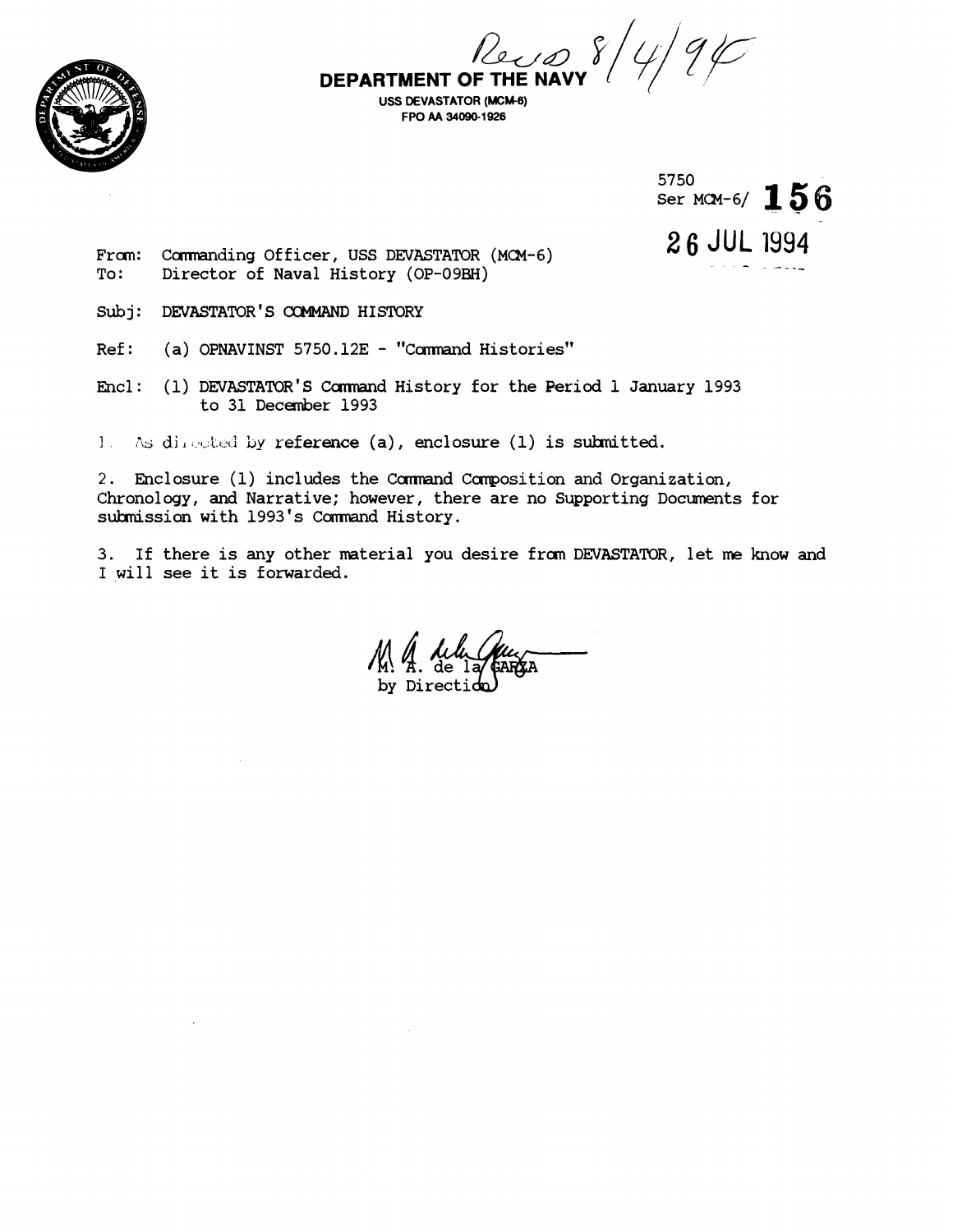## USS DEVASTATOR (MCM-6) COMMAND COMPOSITION AND ORGANIZATION

**The mission of USS DEVASTATOR is to locate, classify, and**  neutralize mines. This is accomplished using the AN/SQQ-30 **Minehunting Sonar in conjunction with the AN/SLQ-48 Mine Neutralization System. DEVASTATOR also has influence and mechanical minesweeping capabilities to supplement its mission.**  This is accomplished using size "O" Oropesa mechanical sweep gear, size "3" Magnetic Cable, and the A Mk  $4(V)$  and A Mk  $6(B)$ **Acoustic Devices.** 

**The USS DEVASTATOR reports directly to Commander, Mine**  Countermeasures Group Three (COMCMGRU 3) in Ingleside, TX. **chain of comnand progresses to Comnander, Mine Warfare Conmand (COMINEWiRCW) located in Corpus Christi, TX and Comnander in Chief, Atlantic Fleet (CINCLANTFLT) located in Norfolk, VA, ultimately terminating with the Chief of Naval Operations (CNO).** 

**The Comnanding Officer of USS DEVASTATOR is LCDR Thomas J. Strei who has been in comnand since 28 June 1993. The homeport has been Ingleside, TX since 1 November 1992.**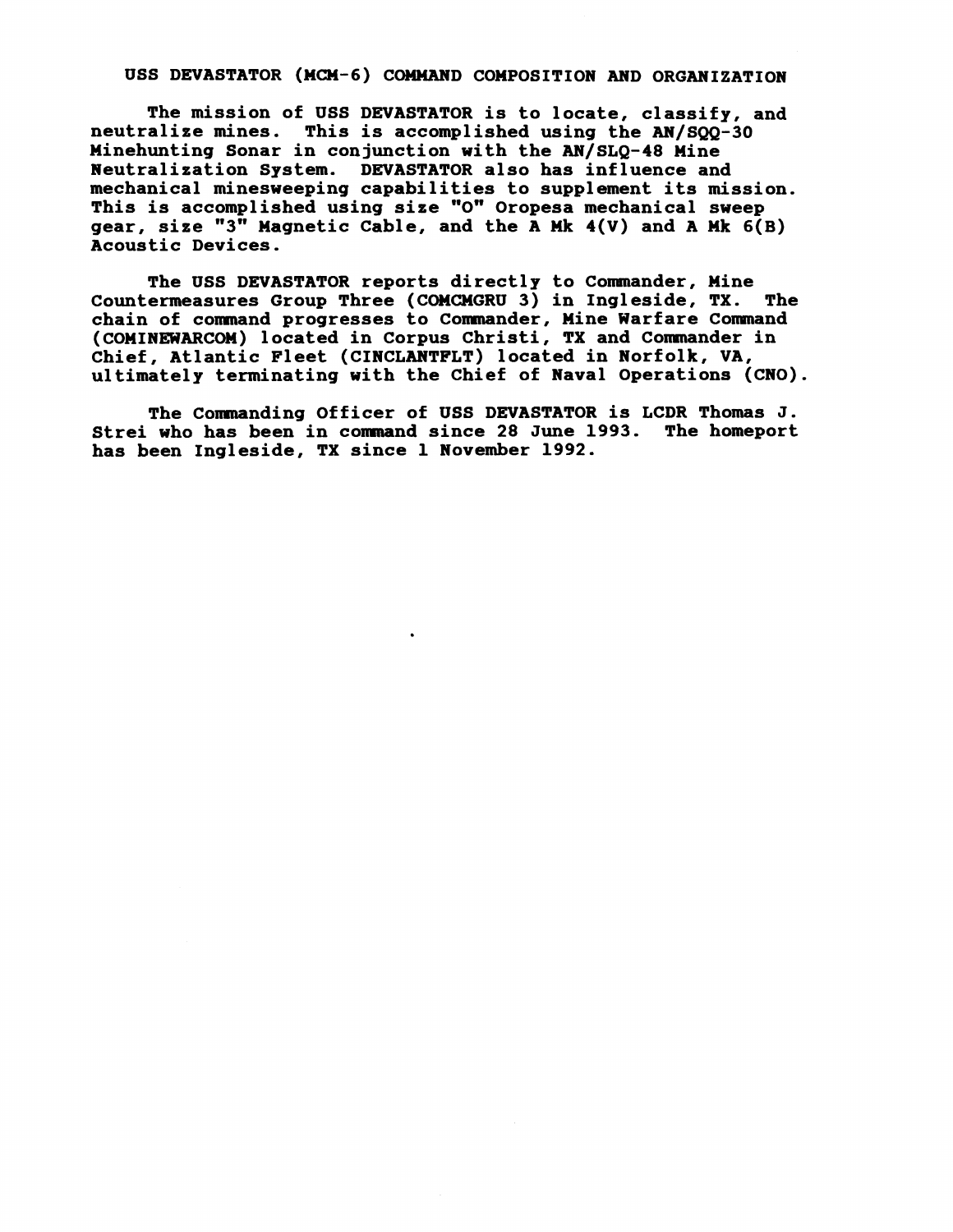|                     |  |                     | USS DEVASTATOR (MCM-6) 1993 COMMAND HISTORY                                      |
|---------------------|--|---------------------|----------------------------------------------------------------------------------|
| 01 Jan - 06 Jan     |  |                     | IMAV, Inport Ingleside, TX<br>-Holiday leave and upkeep<br>-Fast cruise          |
| $07$ Jan - 09 Jan   |  |                     | Underway Corpus Christi Oparea<br>-MRCI training<br>-COMCMGRU TWO Training Team  |
| 10 Jan              |  |                     | Inport Ingleside, TX                                                             |
| 11 Jan $-$ 14 Jan   |  |                     | Underway Corpus Christi, TX<br>-MRCI Training<br>-COMCMGRU TWO Training Team     |
| 15 Jan - 17 Jan     |  |                     | Inport Ingleside, TX<br>-Predeployment Dependents Brief                          |
| 18 Jan - 22 Jan     |  |                     | Underway Corpus Christi Oparea<br>-MCM REFTRA                                    |
| $23$ Jan - $24$ Jan |  |                     | Inport Ingleside, TX                                                             |
| $25$ Jan - $29$ Jan |  |                     | Underway Corpus Christi Oparea<br>-MCM REFTRA                                    |
| $30$ Jan - $31$ Jan |  |                     | Inport Ingleside, TX                                                             |
| 01 Feb - 05 Feb     |  |                     | Underway Corpus Christi Oparea<br>-MRCI Rehearsal<br>-COMCMGRU TWO Training Team |
| $06$ Feb - $08$ Feb |  |                     | Inport Ingleside, TX<br>-MRCI Admin Inspection                                   |
|                     |  | $09$ Feb - 12 Feb   | Underway Corpus Christi Oparea<br>-MKCT                                          |
|                     |  | 13 Feb $-$ 15 Feb   | Inport Ingleside, TX<br>$-$ POM                                                  |
|                     |  | $16$ Feb - 20 Feb   | Enroute Key West, FL<br>-Depart for MCM EURO 93 Deployment                       |
| 21 Feb              |  |                     | Inport Key West, FL<br>-BSF                                                      |
|                     |  | $22$ Feb - $23$ Feb | Enroute Charleston, SC                                                           |
|                     |  | $24$ Feb - 28 Feb   | Inport Charleston, SC<br>-Magnetic Offload<br>-Firefighting Training             |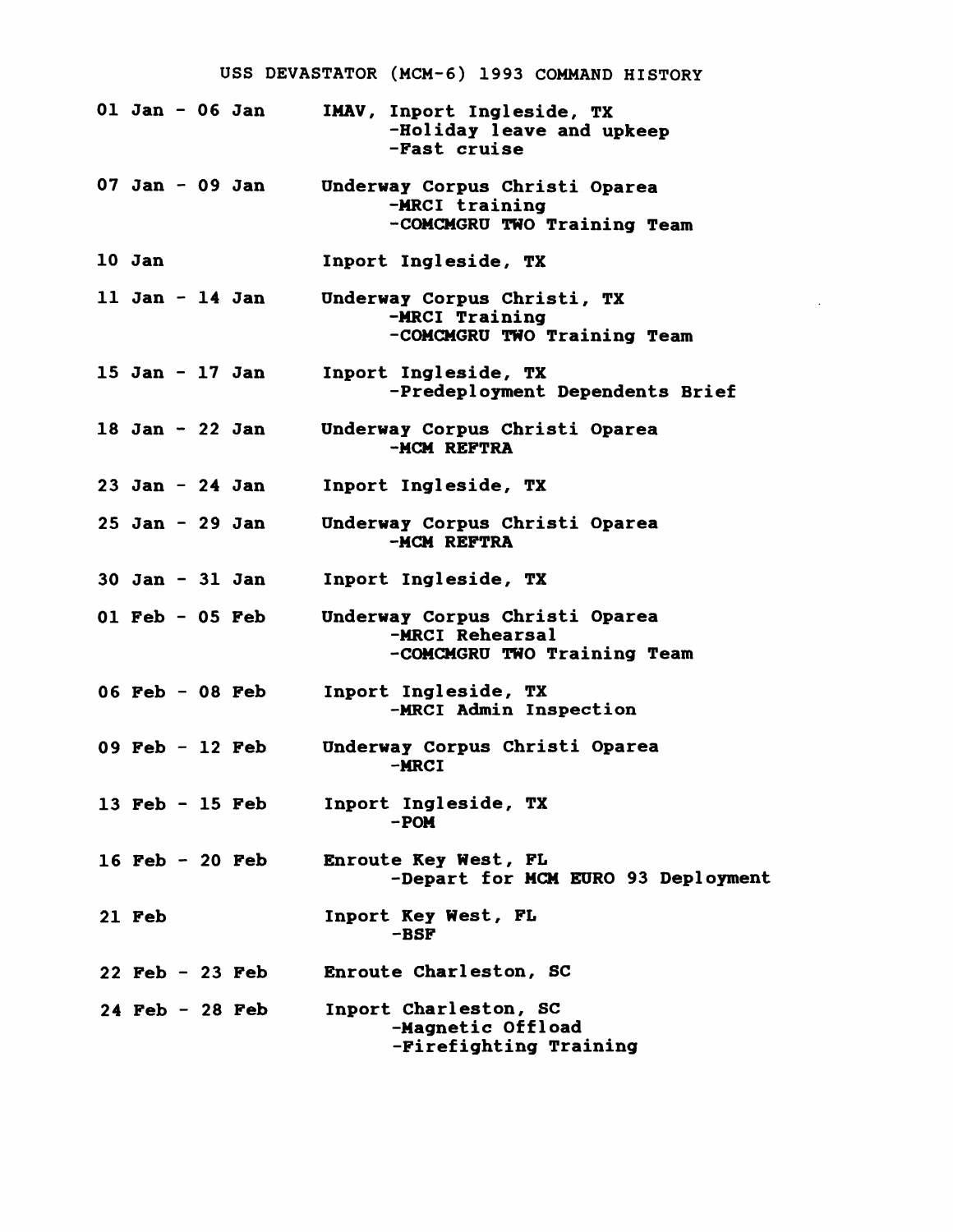**01 Mar** - **02 Mar 03 Mar** - **04 Mar 05 Mar** - **08 Mar 09 Mar** - **11 Mar 12 Mar** - **15 Mar 16 Mar** - **19 Mar 20 Mar** - **21 Mar 22 Mar** - **07 Apr 08 Apr** - **14 Apr 15 Apr** - **16 Apr 17 Apr 17 Apr** - **18 Apr 19 Apr** - **29 Apr 30 Apr** - **01 May 02 May** - **04 May Underway Charleston Oparea -MCM Training -COMCMGRU TWO Training Team Enroute Little Creek, VA Inport Little Creek, VA Underway VACAPES Oparea -MRCI -Exercise Unified Spirit Inport Little Creek, VA**  - **POM Enroute Bermuda, UK -Tactical Maneuvers -BECCES Inport Bermuda, UK -Refuel Enroute Oostende, Belgium -Formation Steaming -BECCES -NATO Publications Exercises Inport Oostende, Belgium -Ship Maintenance -Preps for Exercise Blue Harrier -0nload EOD detachment Enroute Kiel, Germany -Transit Kiel Canal Inport Kiel, Germany -BSF Enroute/Inport Aarhus, Denmark -Preps for Exercise Blue Harrier Underway Baltic Straits -Exercise Blue Harrier -Minehunting -MNS operations -EOD operations -Q-Route Survey Inport Aarhus, Denmark -Refuel Enroute Brest, France -Transit Kiel Canal -Formation Steaming**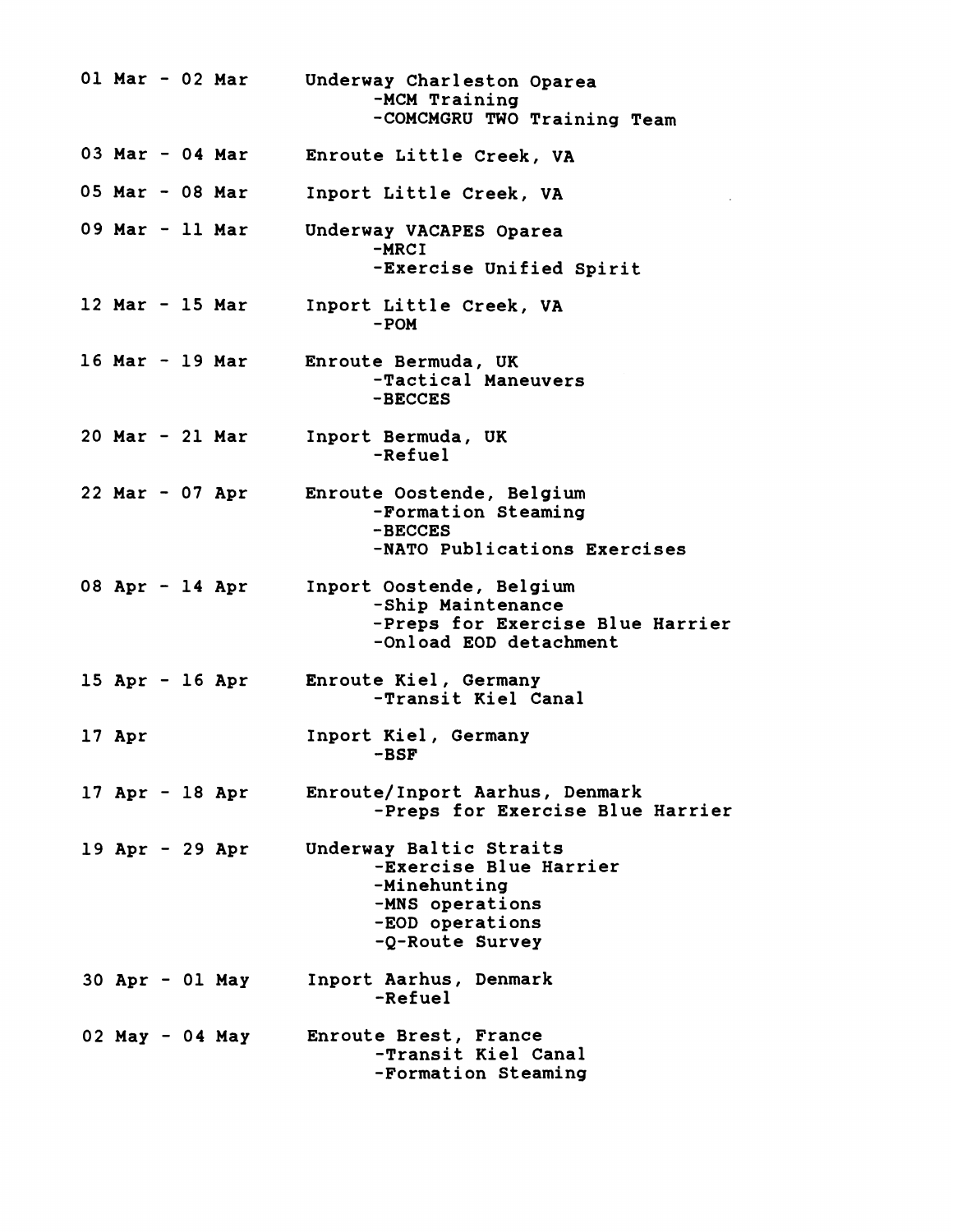| 05 May          |  |                     | Inport Brest, France<br>$-BFS$                                                                   |
|-----------------|--|---------------------|--------------------------------------------------------------------------------------------------|
|                 |  | 05 May - 08 May     | Enroute Lisbon, Portugal<br>-Communications Exercises                                            |
| 09 May          |  |                     | Inport Lisbon, Portugal<br>-Refuel                                                               |
|                 |  | 10 May - 18 May     | Underway Portugese Coast<br>-Exercise Linked Seas<br>-Lead Through Operations                    |
| 19 May          |  |                     | Inport Lisbon, Portugal<br>$-BSF$                                                                |
|                 |  | 20 May - 24 May     | Enroute Liverpool, England<br>-BECCES                                                            |
|                 |  | 25 May - 26 May     | Anchorage, English Coast<br>-Battle of the Atlantic Commemoration<br>-Refuel                     |
|                 |  | $27$ May - 03 Jun   | Inport Liverpool, England<br>-Battle of the Atlantic Commemoration<br>-Ship Tours                |
| 04 Jun - 08 Jun |  |                     | Enroute Lisbon, Portugal<br>-BECCES                                                              |
| $09$ Jun        |  |                     | Inport Lisbon, Portugal<br>$-BFS$                                                                |
|                 |  | 09 Jun - 10 Jun     | <b>Enroute Cadiz, Spain</b><br>-Join STANAVFORCHAN<br>-Formation Steaming<br>-Tactical Maneuvers |
|                 |  | 11 Jun - 13 Jun     | Inport Cadiz, Spain<br>-Refuel<br>-Ship Tours                                                    |
|                 |  | $14$ Jun - $17$ Jun | Enroute Vigo, Spain<br>-Formation Steaming                                                       |
|                 |  | $18$ Jun - $20$ Jun | Inport Vigo, Spain<br>-Ship Tours                                                                |
|                 |  | $21$ Jun - $24$ Jun | Enroute La Rochelle, France<br>-BECCES<br>-Tactical Maneuvers                                    |
|                 |  | $25$ Jun - $28$ Jun | Inport La Rochelle, France<br>-Change Of Command                                                 |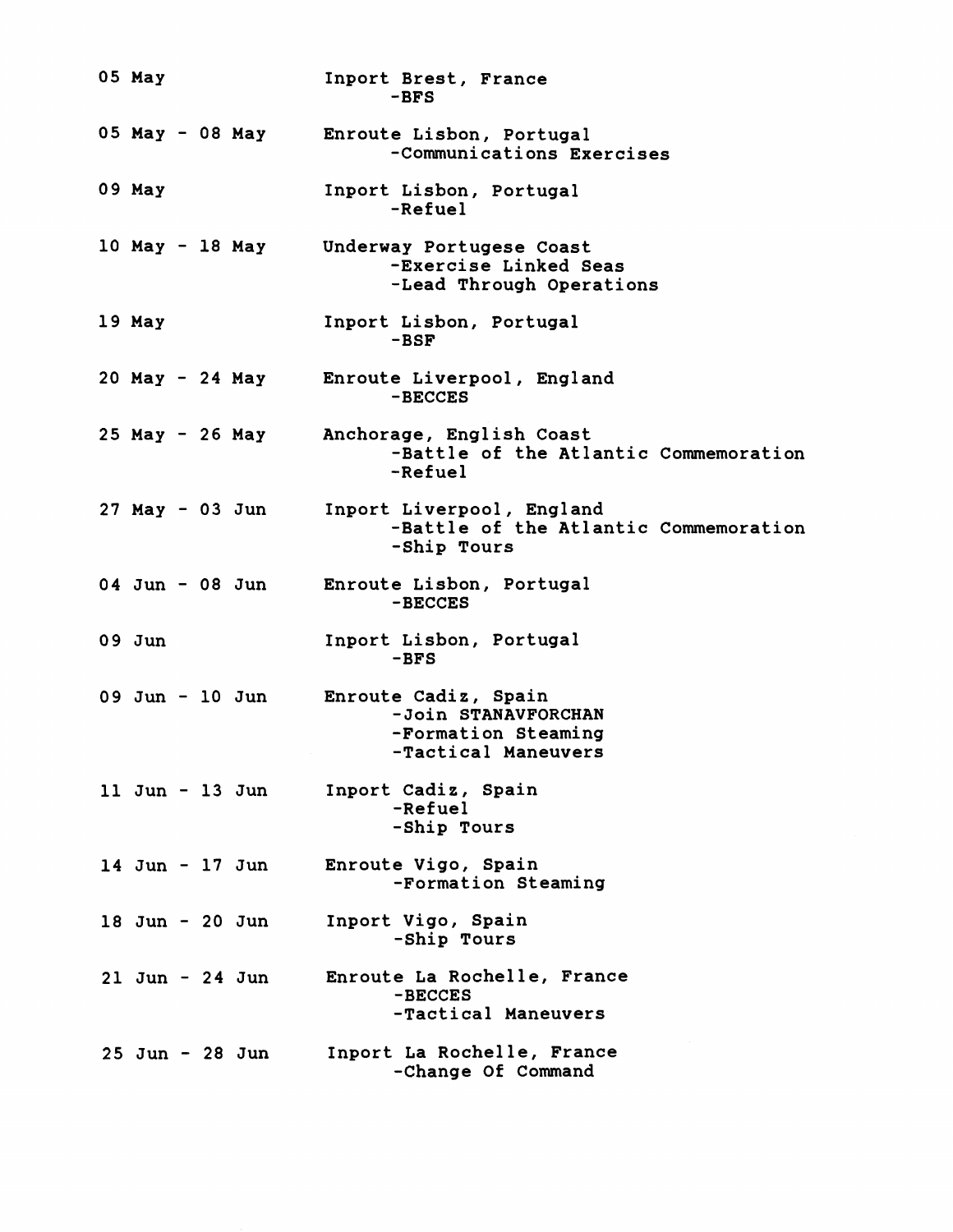|                                              |                   |  |  | <b>29 Jun - 01 Jul</b> | Enroute Rouen, France<br>-Transit Seine River                                                                                |
|----------------------------------------------|-------------------|--|--|------------------------|------------------------------------------------------------------------------------------------------------------------------|
|                                              |                   |  |  | $02$ Jul - $04$ Jul    | Inport Rouen, France<br>-Ship Tours                                                                                          |
|                                              |                   |  |  | $05$ Jul - 09 Jul      | Enroute Gibraltar, UK<br>-BECCES                                                                                             |
|                                              |                   |  |  | 10 Jul - 18 Jul        | Inport Gibraltar, UK<br>-IMAV with USS Simon Lake                                                                            |
|                                              |                   |  |  | 19 Jul - 22 Jul        | Enroute Punta Delgada, Azores<br>-Formation Steaming                                                                         |
|                                              | $23$ Jul          |  |  |                        | Inport Punta Delgada, Azores<br>$-BFS$                                                                                       |
|                                              |                   |  |  | $24$ Jul - 07 Aug      | <b>Enroute Key West, FL</b><br>-Formation Steaming<br>-BECCES<br>-Astern Refueling with USS EDENTON and<br>USS HARLAN COUNTY |
|                                              |                   |  |  | 08 Aug - 09 Aug        | Inport Key West, FL<br>$-BFS$                                                                                                |
|                                              |                   |  |  |                        | 10 Aug - 12 Aug Enroute Ingleside, TX<br>-BECCES                                                                             |
|                                              |                   |  |  | 13 Aug - 13 Oct        | Inport Ingleside, TX<br>-Post Deployment Standdown<br>$-I$ MAV<br>-LMA Assist                                                |
|                                              | 14 Oct - 15 Oct   |  |  |                        | Underway Corpus Christi Oparea<br>-BECCES                                                                                    |
| -Filming conducted for MCM training<br>films |                   |  |  |                        |                                                                                                                              |
|                                              |                   |  |  | $16$ Oct - $18$ Oct    | Inport Ingleside, TX                                                                                                         |
|                                              | $19$ Oct          |  |  |                        | Underway Corpus Christi Oparea<br>-Conducted Danning Operation for<br>training films                                         |
|                                              |                   |  |  | $20$ Oct - $26$ Oct    | Inport Ingleside, TX<br>-LMA Preps<br>-Safety Survey                                                                         |
|                                              | $27$ Oct - 28 Oct |  |  |                        | Underway Corpus Christi Oparea<br>-BECCES                                                                                    |

 $\mathcal{L}^{\text{max}}_{\text{max}}$  , where  $\mathcal{L}^{\text{max}}_{\text{max}}$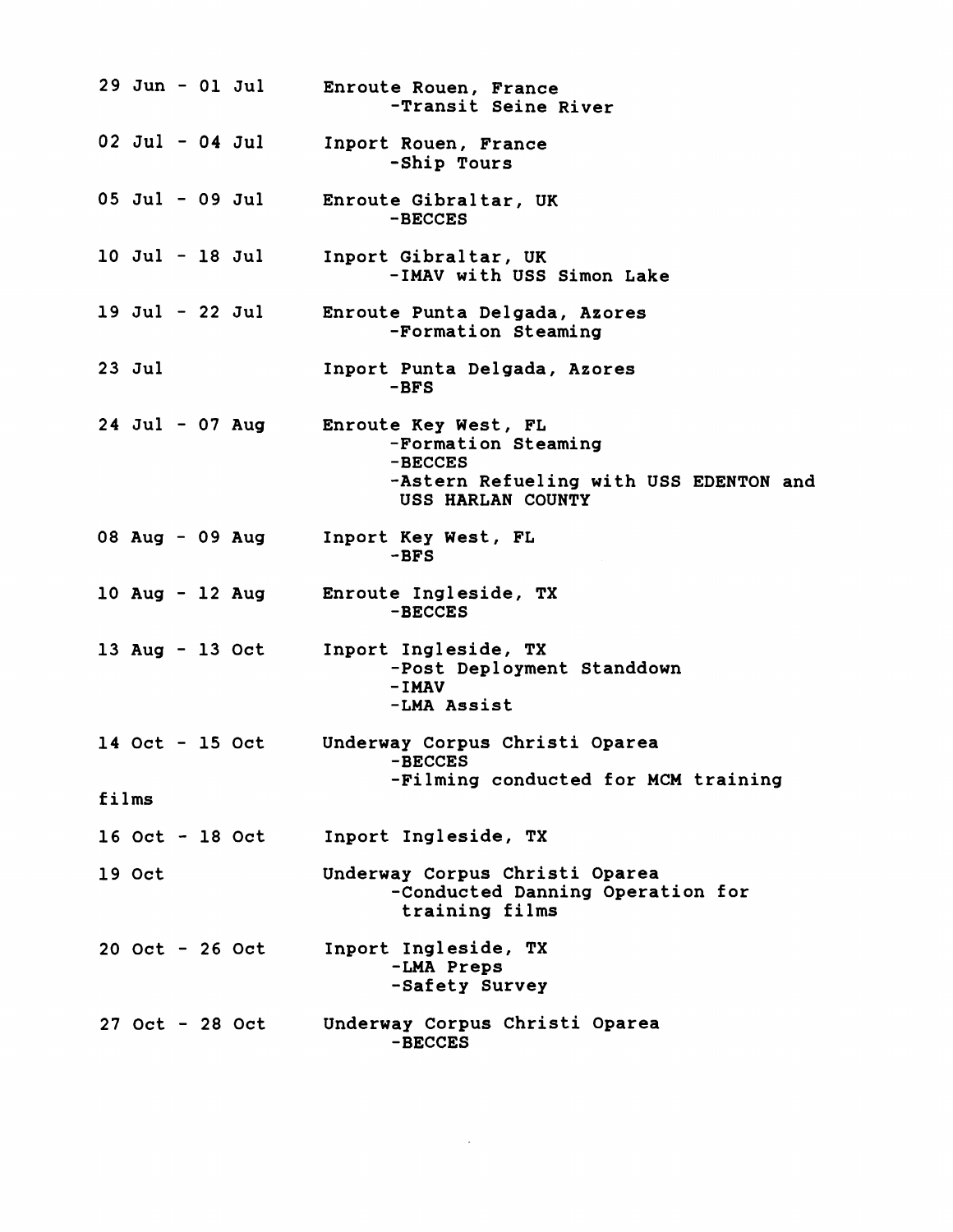| $29$ Oct - 07 Nov |  | Inport Ingleside, TX<br>-Explosive Safety Inspection (ESI)<br>-LMA Preps        |
|-------------------|--|---------------------------------------------------------------------------------|
| 08 Nov - 11 Nov   |  | Underway Corpus Christi Oparea<br>-BECCES                                       |
| $12$ Nov - 15 Nov |  | Inport Corpus Christi, TX (Cargo Dock 2)<br>-Ship Tours                         |
| 16 Nov            |  | Enroute Ingleside, TX<br>-Corpus Christi Channel Transit                        |
| $16$ Nov - 17 Nov |  | Inport Ingleside, TX                                                            |
| 18 Nov - 19 Nov   |  | Underway Corpus Christi Oparea<br>-BECCES                                       |
| $20$ Nov - 01 Dec |  | Inport Ingleside, TX<br>$-ERAT$<br>-LMA Preps                                   |
| 02 Dec            |  | Underway Corpus Christi Oparea<br>-BECCES                                       |
| 03 Dec - 07 Dec   |  | Inport Ingleside, TX<br>$-LMA$                                                  |
| 08 Dec - 09 Dec   |  | Underway Corpus Christi Oparea<br>-Laying Exercise mines<br>-BECCES             |
| 10 Dec - 13 Dec   |  | Inport Ingleside, TX                                                            |
| 14 Dec            |  | Underway Corpus Christi Oparea<br>-BECCES                                       |
| 15 Dec - 31 Dec   |  | Inport Ingleside, TX<br>-Christmas Standdown Period<br>-Command Christmas Party |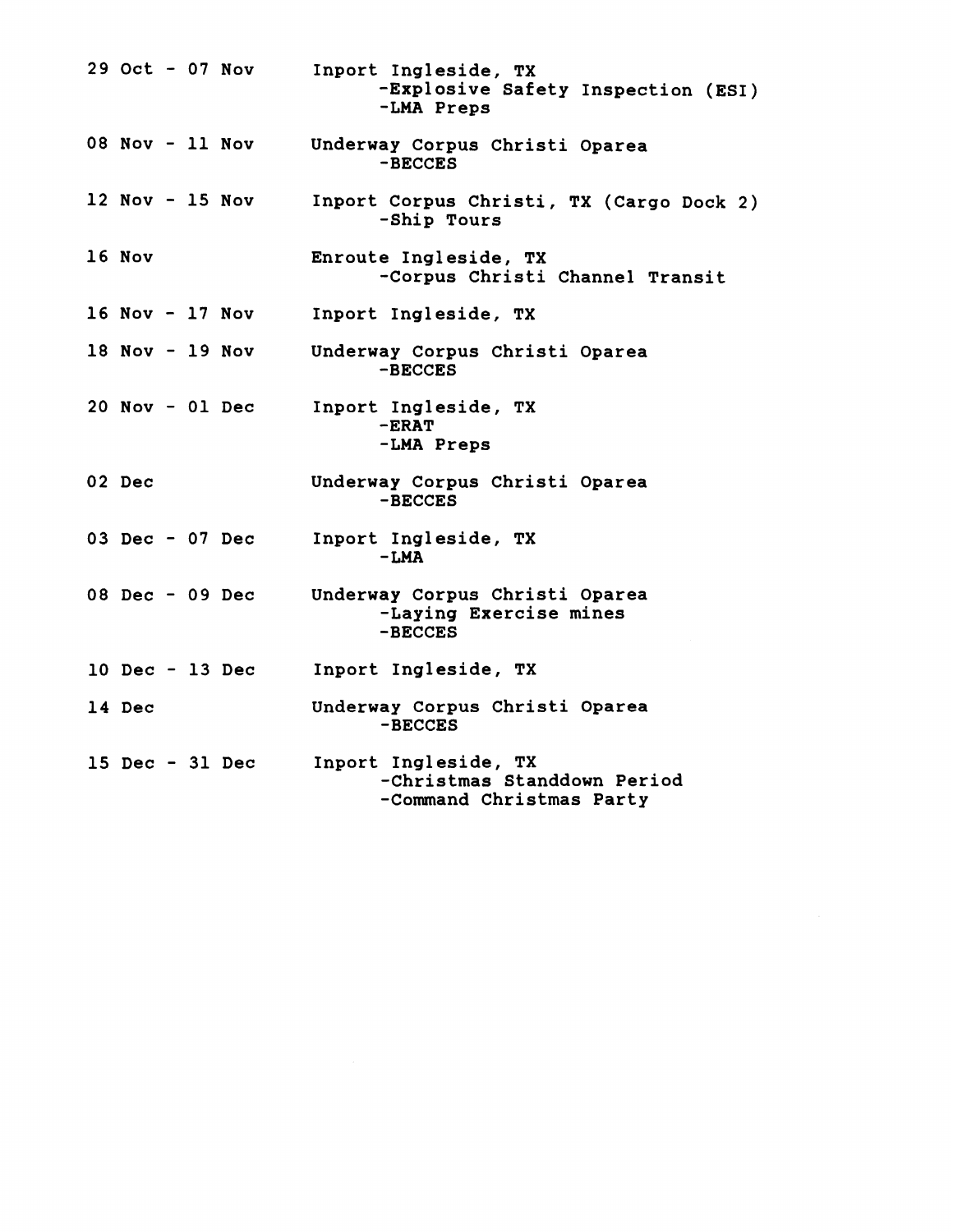**he calendar year of 1993 was an operationally intensive**  busily while preparing for a Mine Readiness Certification and **Inspection (MRCI) and a six month deployment to the North Atlantic. Once the Holiday Standdown period ended, the ship continued preparations for MRCI by doing various minesweeping and minehunting evolutions in the Corpus Christi OPAREA. This consisted of the MCMGRU TWO Training Team and REFTRA. MRCI commenced the 06 of February and was delayed due to the early departure of DEVASTATOR, SCOUT, SENTRY, and DEFENDER for MCM EURO 93. This was in part due to the rekindling of conflicts in the Persian Gulf arena. However, all four ships left on 16 February and never deviated from the original plans for deploying to the North Atlantic. DEVASTATOR refueled in Key West, FL enroute for Charleston, SC. Upon arrival in Charleston, the ship went through degaussing and was able to prepare for the final evolutions of MRCI. 03 March, DEVASTATOR transited to Little Creek, VA to finish MRCI and participate in Exercise Unified Spirit. MRCI was finally completed while underway in the VACAPES Oparea with a satisfactory grade in all evolutions. The ship also spent 2 days at sea conducting MCn operations during Exercise Unified Spirit with numerous other ships. The ships comnenced the trans-Atlantic transit for Europe on 16 March. The deployment was the first of its kind in over 10 years.** 

**Upon departing Little Creek, VA enroute to Oostende, Belgium, the four ships; USS DEVASTATOR, USS DEFENDER, USS SCOUT, and USS SENTRY, experienced heavy seas and bad weather which forced them into a slight very welcomed detour to Bermuda. The ships refueled in Bermuda and enjoyed the tropical island for 2 days. Once the inclement weather passed the ships once again departed for Oostende, Belgium. A rendezvous with the USS INCHON**  facilitated refueling at sea using astern methods. The transit **took a total of 24 days prior to arriving inport Belgium. The port of Oostende was used as a maintenance period to prepare for Exercise Blue Harrier. DEVASTATOR set sail for the waters of the Baltic Sea on 14 April from Oostende via the Kiel Canal and a brief stop for fuel in Kiel, Germany. The ship arrived in Aarhus, Denmark as the final stop prior to comnencing Exercise Blue Harrier. The exercise is considered the largest MCn exercise with the most foreign naval forces participating in the world. Blue Harrier began 19 April and lasted 10 days. During the exercise, DEVASTATOR was tasked to minehunt various waters**  off the coast of Denmark and in the Norwegian Sea. **twentieth anniversary of the exercise and many NATO minecountermeasures vessels participated. The U.S. contingent was the only one to clear their mine fields and Q-routes of every mine. The DEVASTATOR located and rendered safe one moored mine and ensured every assigned area was clear. After the completion of the exercise, all four U.S. ships headed south to Brest, France for refueling and onward to Lisbon, Portugal. On 10 May DEVASTATOR comenced Exercise Linked Seas off the Portuguese Coast. Taskings were once again multi-national in nature with**  numerous phases of naval warfare exercised. AAW, ASW, ASUW, and **MIw were portions of the exercise of which DEVASTATOR was assigned to fulfill. Lead-through exercises with large merchant vessels and diving operations were also conducted onboard DEVASTATOR during Exercise Linked Seas. The entire event lasted eight days.**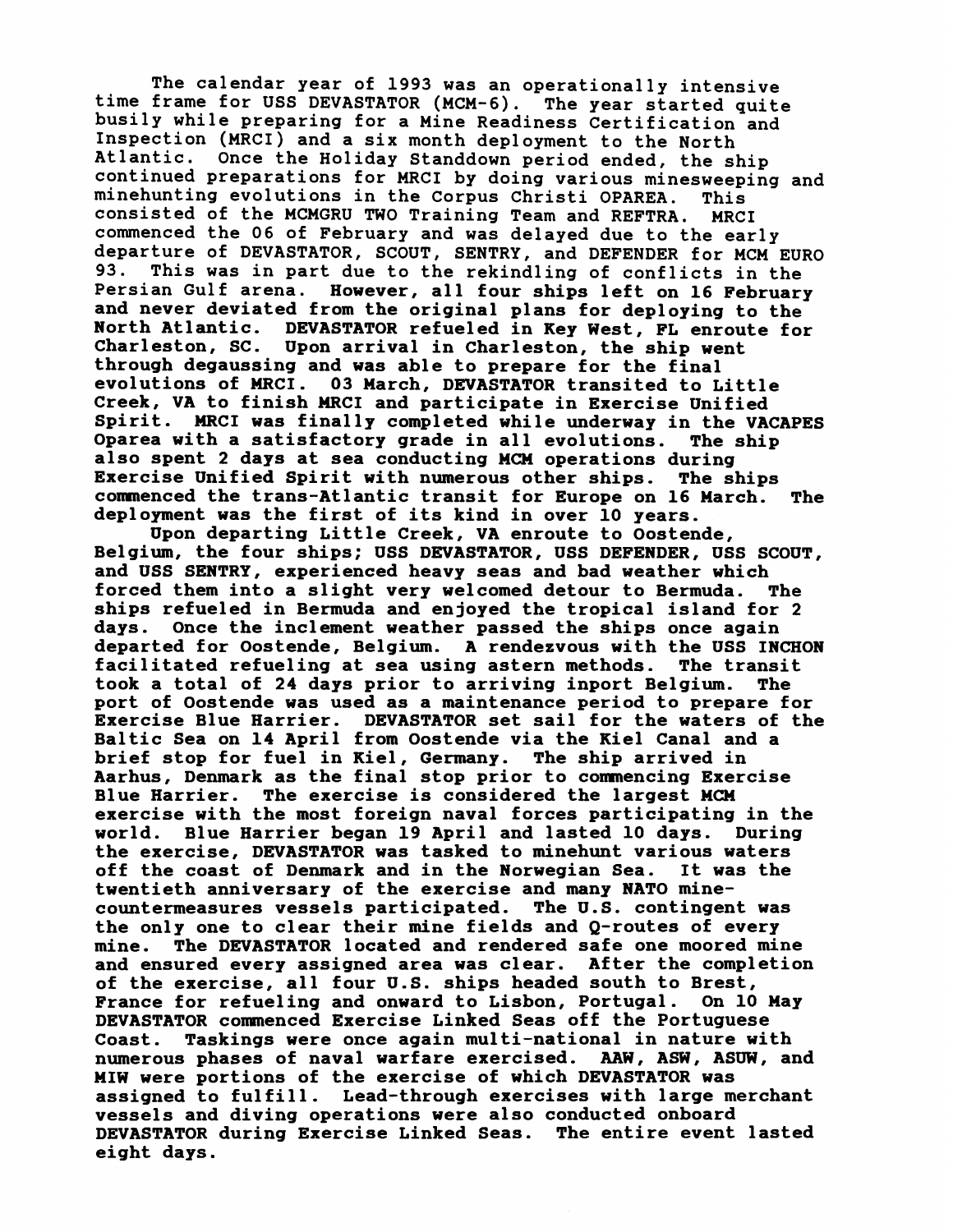**Once Exercises Blue Harrier and Linked Seas were completed, the DEVASTATOR refueled and made tracks back to the North Atlantic for the Battle of the Atlantic Commemoration held off the coast of Liverpool, UK. This event consisted of over thirty ships from foreign nations to anchor off the coast of Liverpool in celebration of the Battle's 50 year anniversary. A parade of ships for the royal yacht BRITANNIA were formed at anchorage, after which the inport week-long festivities began. uss DEVASTATOR and USS SCOUT were the two MCM's chosen to represent**  U.S. forces at the commemoration. **for the duration of the visit. Over 5000 people toured the ship's during this period. Liverpool also provided the DEVASTATOR crew with a much needed rest period and some wonderful hospitality.** 

**DEVASTATOR represented it's country with flying colors in Liverpool and then headed back south to Lisbon, Portugal once again. From Lisbon, the ship refueled and made its way to Cadiz, Spain where it joined up with the other U.S. MCM's and the forces of STANAVFORCHAN. This integration of forces was an excellent opportunity for the DEVASTATOR crew to observe the MCM capabilities of other nations. The combined force travelled together in formation to several different ports. After Cadiz, the ships departed for Vigo, Spain and then on to La Rochelle, France. La Rochelle was a special port of call for DEVASTATOR, for which the Change of Command ceremony was held. LCDR Thomas J. Strei relieved CDR John P. Wallace on 28 June. The ceremony included many local dignitaries from the area and the reception was held onboard DEVASTATOR afterward. The following day, DEVASTATOR left La Rochelle enroute Rouen, France. USS DEVASTATOR and USS DEFENDER were the two chosen U.S. MCM's to represent the force in Rouen. After the conclusion of a long, arduous, but very scenic sea and anchor detail up the Seine River the two ships arrived in Rouen on 01 July. The fourth of July was spent in Rouen, after which the ships departed enroute Gibraltar, UK. on 05 July.** 

**Upon arriving in Gibraltar, all U.S. MCM'S regrouped for the final port visit prior to crossing the Atlantic. The MCM's moored alongside the USS SIMON LAKE for a maintenance availability. The submarine tender provided unmatched assistance in all aspects of the availability. While inport Gibraltar, the DEVASTATOR crew took full advantage of the sites of the Rock of Gibraltar and Mediterranean Sea. After the eight day maintenance period, the MCM force set sail once again to cross the mighty Atlantic Ocean, this time homeward bound. After a refueling stop in Punta Delagada, Azores, the ships rendevouzed with the USS EDENTON and USS HARLAN COUNTY to conduct astern refueling operations while transiting the Atlantic. The ships arrived stateside in Key West, FL for refueling and then departed for homeport of Ingleside, TX. Upon arriving in Ingleside 13 August, a large jubilant crowd was there to welcome the sailors home.** 

**The ship comnenced a post-deployment standdown for one month and then regained it's momentum by completing an IMAV and a Logistics Maintenance Assessment (MA) Assist Visit in preparation for the upcoming** LMA. **The Fleet Mine Warfare Training Center based in Charleston, SC chose DEVASTATOR to conduct filming of NCM operations for future training films**